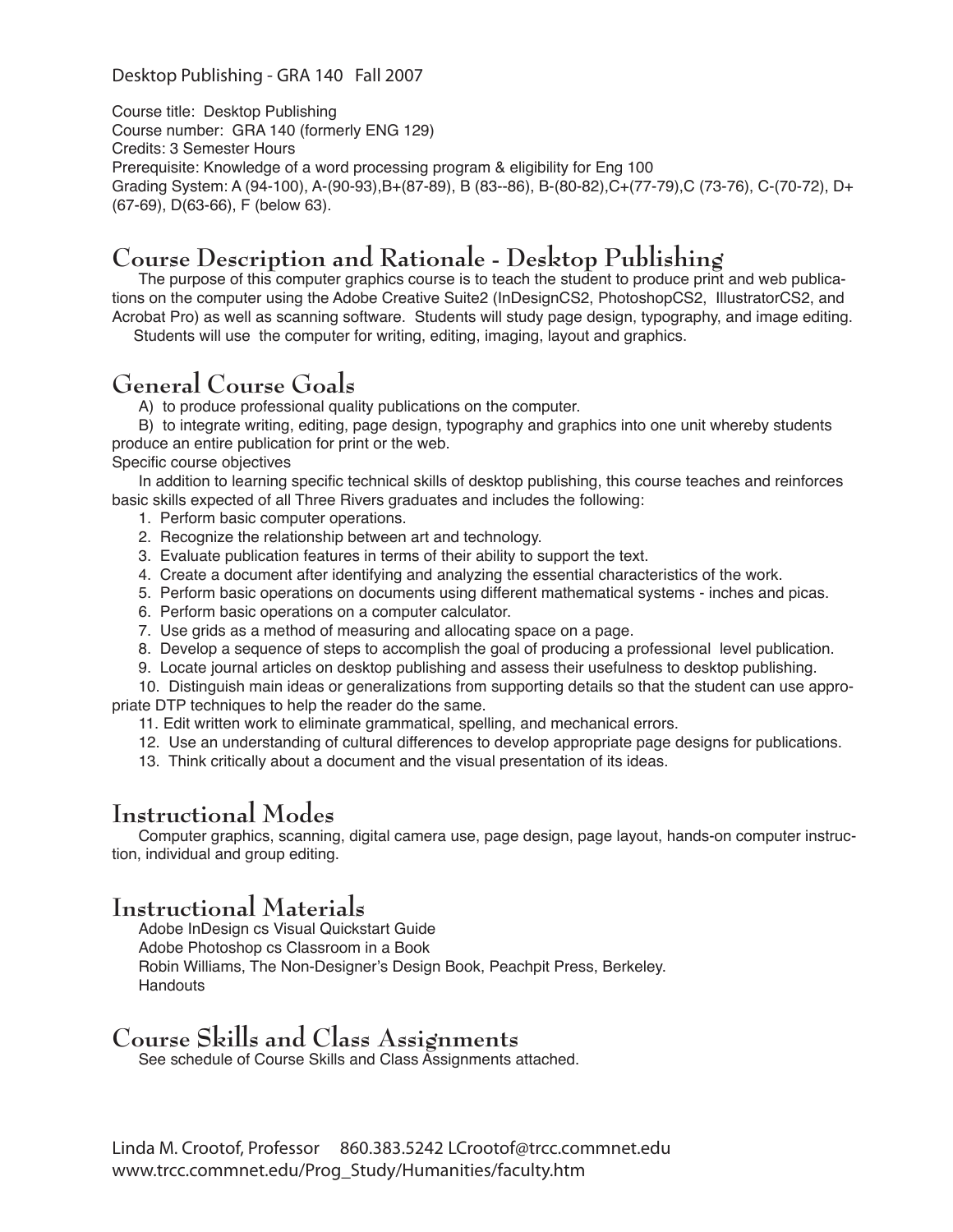### **Evaluation**

 Students will be evaluated on the basis of 15 assignments, work in class, and the final project which will be a four-page color publication produced using Photoshop and InDesign. The final project will be 50% of the final grade.

 Students who cut more than 4 classes will have their grade reduced for each absence beyond 4, regardless of the reason for the absence.

Students will be expected to work on their assignments in the computer lab during hours when class is not in session.

#### **Class topics and assignments**

The instructor may change the order of topics and/or the content of the assignments to meet the needs of the class.

### **Plagiarism:**

Plagiarism is a violation of academic honesty. It occurs when you take credit for someone else's work (words) and submit it as your own, either intentionally or through incomplete documentation of sources. Any plagiarized work in a document will result in an F for the project.

# **College Withdrawal Policy**

A student who finds it necessary to discontinue a course once class has met must provide written notice to the Registrar. Withdrawal forms are available at the Registrar's office on campus and the Three Rivers office at the Subase. Nonpunitive "W" grades are assigned to any withdrawal requested before the various unrestricted withdrawal deadlines listed in the calendars published in front of each session's course listings. Withdrawal requests received after these deadlines must bear instructor signatures indicating the student was maintaining at least a C- average at the time of withdrawal. No withdrawals are permitted after the last class preceding the final exam.

# **Disabled Students and Learning Disabilities Support**

If you are a student with a disability and believe you will need accommodations for this class, it is your responsibility to contact the Disabilities Counseling Services at 383-5240. To avoid any delay in the receipt of accommodations, you should contact the counselor as soon as possible. Please note that I cannot provide accommodations based upon disability until I have received an accommodation letter from the Disabilities Counselor. Your cooperation is appreciated.

# **Cellular phones and beepers**

Cellular phones and beepers are allowed in class only if they are turned off or turned to a silent mode. Under no circumstances are phones to be answered in class. When there are extenuating circumstances that require that a student be available by phone or beeper, the student should speak to the instructor prior to class, so that together they can arrive at an agreement.

### **Email.**

Students are encouraged to use email to communicate with me. When you compose your message, be sure to use a relevant word for the Subject. Do not use Hello, Hi, It's Me or similar terns. Because these are used by spammers, I usually delete them without opening them.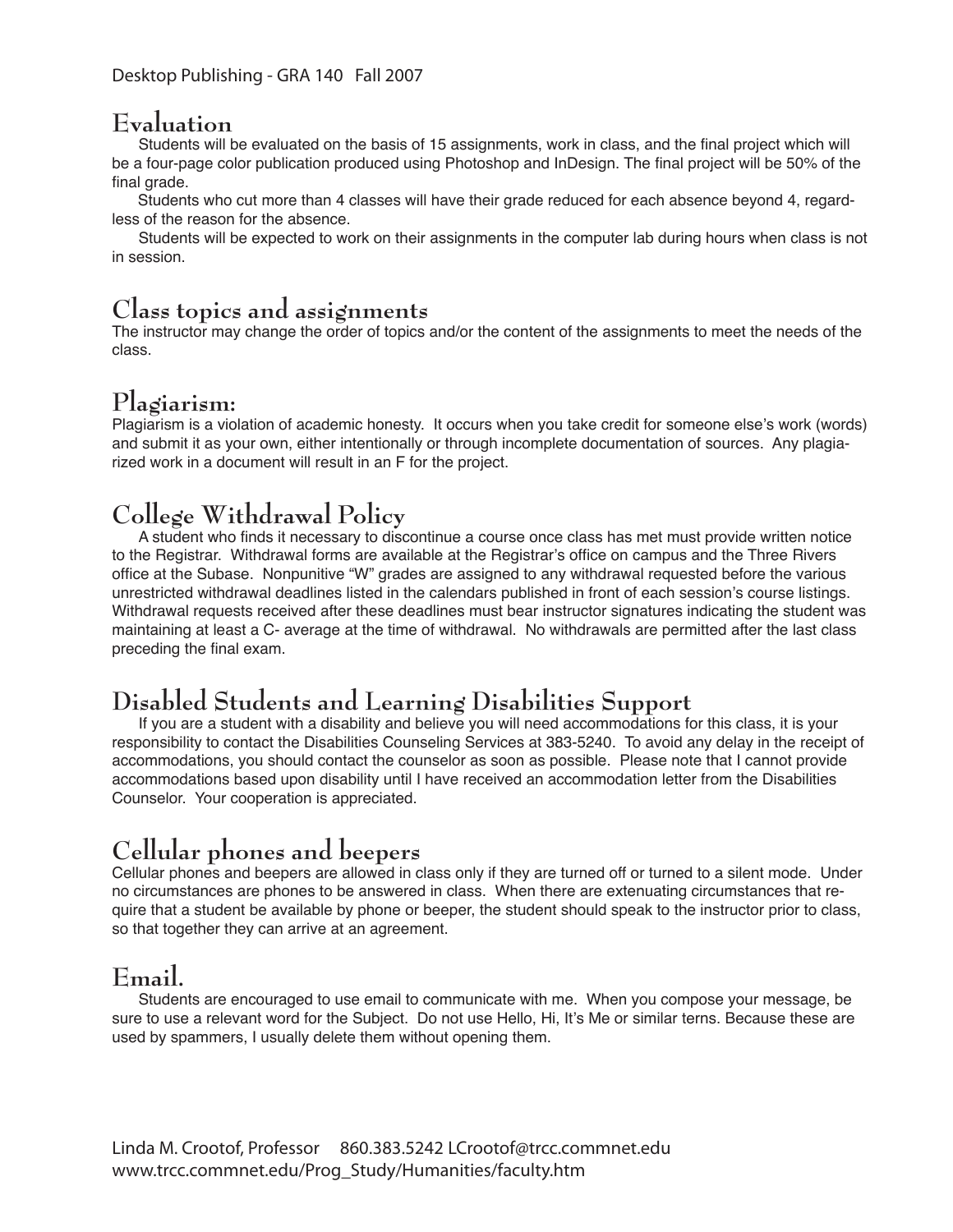Desktop Publishing - GRA 140 Fall 2007

# **Class Schedule – Desktop Publishing GRA 140**

- Class #1 Intro to the G4, OSX, InDesign, dock, hierarchical files, navigating Intro to InDesign: palettes, preferences, picas, interface elements, toolbox, contextual menus Internet (pix from it, if time).
- Class #2 InDesign document setup, column guides, ruler guides, grids, zoom (37), magnify, hand tool, text tool, text frames (50), typing text (53), moving and deleting text (56), styling text (60), text distor tions( 64), printing.Your pix.
- Class #3 Paragraph formatting, alignment & indents(67), text utilities, text flow(75), special characters & glyphs (72). Pix from internet.
- Class #4 Working with objects, Text frames (82), graphic frames (82), creating shapes; moving (86), resiz ing (90-2), Place command (194), text wrap (232). Working with colors, Color modes (118), defin ing colors (124), tints
- Class #5 Working with colors, continued. Gradients, eye dropper (176)
- Class #6 Styling objects. Fills, stroke effects (152), transparency (167), drop shadows (171), feathers
- Class #7&8 Imported graphics. File formats, placing graphics, compound paths, text to paths, paths as frames. Fitting graphics in frames, inline graphics, styling placed images, links, embedding, clip ping paths, importing transparent images
- Class #9 Dec. of Ind. workshop
- Class #10 Text Effects. Text wrap (232), custom text wrap, text on a path, text wrap effects, alignment of text on a path, paragraph rules
- Class #11 Pages and Books. Adding and deleting pages, importing text, flowing text, master pages, automatic page numbering
- Class #12 Transparency. Tabs, spell checking, find/change, working with styles
- Class #13 Irregularly shaped text blocks. Converting to PDF
- Class #14 Intro Photoshop CS2. Getting to know the work area. Basic Photo Corrections
- Class #15 Working with Selections
- Class #16 Layer Basics. Organizing art on layers. Applying blending modes. History palette. Adding text and layer effects. Flattening images.
- Class #17 Photo Retouching & Repairing, Cropping, adjusting tone. Removing a cast, replacing color. Rubber stamp tool. Sponge, dodge, and burn tools
- Class #18 Intro to reports on publication design topics

Linda M. Crootof, Professor 860.383.5242 LCrootof@trcc.commnet.edu www.trcc.commnet.edu/Prog\_Study/Humanities/faculty.htm